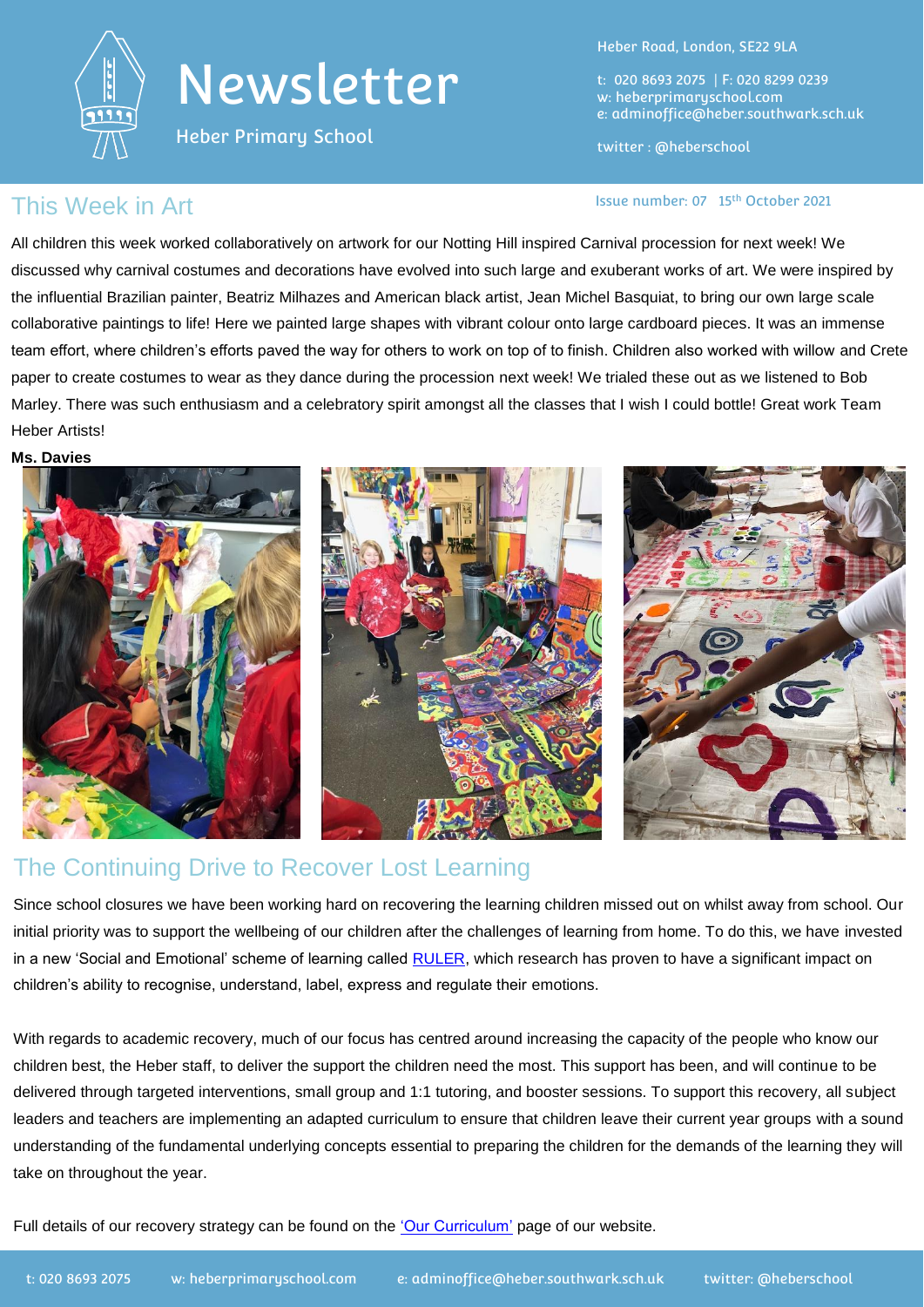

Heber Primary School

Heber Road, London, SE22 9LA

t: 020 8693 2075 | F: 020 8299 0239 w: heberprimaryschool.com e: [adminoffice@heber.southwark.sch.uk](mailto:adminoffice@heber.southwark.sch.uk)

twitter : @heberschool

#### Heber Leaves the Dark Ages and Enters the Renaissance!

The Covid virus has stopped all sport for so long. The Heber pupils have come out of the Dark Ages and are now entering the Renaissance years for sport (sorry, a bit over the top).

The last time any Heber children played a competitive game against another school was nearly two years ago. It was a netball game that we won quite easily. Well, to show that world is getting back to normality we chose to play Alleyns at football. Clearly this was not a good choice. Our Yr3 girls have never played football and, to be honest, Alleyns are a big school with lots of sports teachers and immense grasslands to play on. It was Dulwich Hamlet taking on Crystal Palace.

When the Yr3 girls were first asked about playing a football match the interest was a bit disappointing. However, interest changed when Mr Neve-Dunn started to talk about post-match biscuits (some with chocolate) and the new lovely Heber kit (see photo). 21 of 25 girls in Yr3 signed up for the fixture! (84%). Tensions were building during the day as the girls realised the fixture was approaching. It was at times a bit like 'Strictly' when the voted off couple start to cry. Lots of nerves and worries, yet all the girls walked down to Alleyns despite any fears. A big pat on the back to Bridget who got a big fat lip with blood in her Heber PE lesson at the end of the day but still made the walk and played like a demon. Probably unnerving the other team with her fat lip and passion to win.

We had three teams playing against Alleyns. On pitch one Anaya conquered her nerves and played in goal wonderfully, making some great saves. Miley basically got stuck in and tackled anything that moved. Dorothy led the girls well and they battled to a 2-2 draw.

On pitch two the Khennouf twins (Hiba and Nour) battled in midfield. However, the work of Siena, Amelie and Amiya was crucial to the team. Amelie scored some great goals. In goal Saara was chatty and focussed, which seem to be essential goalie characteristics. She loved being between the sticks and her team loved her being there! Have we found a new Peter Schmeichel?

On pitch three there was an epic battle. Against the Alleyns 'A' team our girls were immense. Clearly our opponents had one great player with orange boots – she scored all their goals. However overall, we were the better team just losing 5-4. It was great to see Molly, Celia, Melodie, Olesja, Ruby and Bridget (with her fat lip) really getting stuck in. Molly was the closest thing to Roy Keane since he retired. Also, Heidi in goal seemed like she was made for the position. The team played a Wimbledon long ball game. They were instructed to kick a long ball down the field to Ruby who terrorised their goalkeeper. Well done Ruby!

The Heber parents behaved themselves. They were loud, but they did not start any fights. Lots of punching the air at key moments which encouraged the girls.

I felt very proud as a Heber teacher at the way the girls played and also proud to be at a school with such lovely parents (please don't quote me on that!)

Great effort Heber Yr3 girls. Well done to Ruby, Celia, Bridget, Heidi, Amiya, Melodie, Olesja, Molly, Siena, Nour, Hiba, Vita, Amelie, Matilda L, Dorothy, Mathilda S, Saara, Miley, Safa, Amiya, Anaya.

**Mr Neve-Dunn**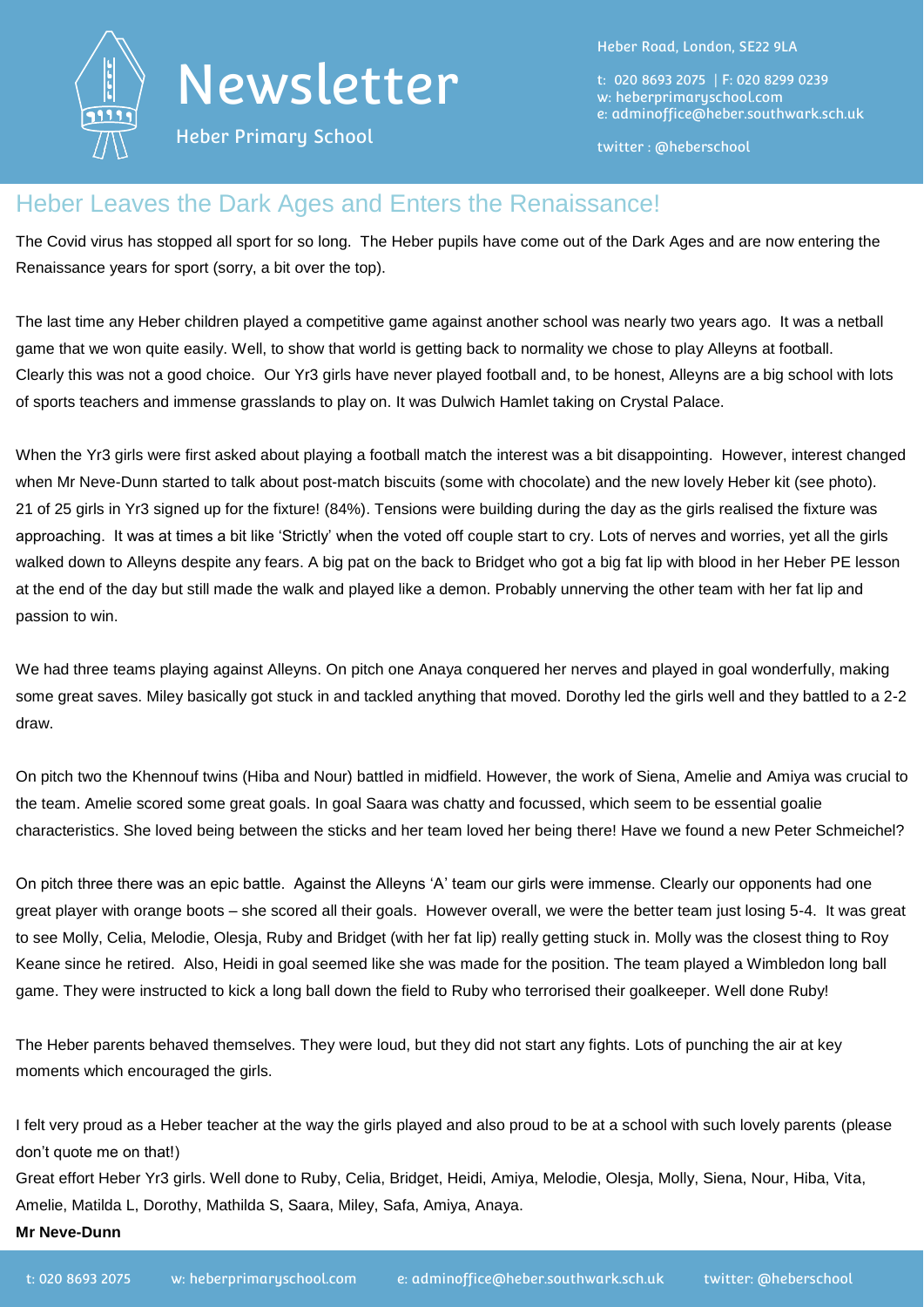

Heber Primary School

Heber Road, London, SE22 9LA

t: 020 8693 2075 | F: 020 8299 0239 w: heberprimaryschool.com e: [adminoffice@heber.southwark.sch.uk](mailto:adminoffice@heber.southwark.sch.uk)

twitter : @heberschool



#### Haunted Heber's Pumpkin Hunt

#### Save the Dates - Fun Stuff Coming!

Before those diaries fill up, please make space for these awesome 2021 Heber events:

- Thursday 18th November Heber Quiz Night
- Saturday 4<sup>th</sup> December Christmas Trail/Fair

Please do email [heberpandf@gmail.com](mailto:heberpandf@gmail.com) if you or any contacts are able to:

- a) donate prizes for the world-class Christmas raffle. Vouchers, experiences and tangibles all gratefully received!
- b) help out with either event. We need your time and expertise!

More information to follow soon!

# **BLUE IS THE COLOUR** MUZR GIVING UP

# House Points – Half Term Results!

At Heber we have a House System that reflects the aims, vision and the values of our school. The Houses are named after children who have made an impact on the rights of children around the world. These children have used their voice to stand up for what they believe and make a difference. We have Emily-Ann Rigal, Kesz Valdez, Michaela Mycroft. and Barunani Ndume

Children can earn House Points for their Houses by working hard in class, producing really good quality work, being polite and courteous, helping each other and by setting a good example. Each half term the house with the most points wins a prize and this term the winning house is ... Mycroft! Their prize is to wear their own clothes to school on Wednesday 20<sup>th</sup> October. Well done to everyone in Mycroft!

## Stars of the Week

Congratulations to the following children who were chosen as the Star of the Week for demonstrating our school values this week:

Reception – Albert (RC) and Charles (RP) Year 1 – Louis (1DT) and Samuel (1H) Year 2 – Tahira (2JP) and Isabel (2S) Year 3 – Anaya (3KE) and Jack Baker (3N) Year 4 – Frankie (4C) and Hadia (4N) Year 5 – Gianni (5K) and Nkemjika (5W) Year 6 – Alfie (6A) and Lucia (6F)

## Academic Excellence Awards

This week in our Merit Assembly we celebrated the successes of a child from each class, who excelled in their learning and produced some outstanding work. Well done to the following children:

Reception – Alannah (RC) and Mania (RP) Year 1 – Max (1DT) and Shaniyah (1H) Year 2 – Arthur (2JP) and Hannah (2S) Year 3 – Vita (3KE) and Mathilda (3N) Year 4 – Jayceon (4C) and Lamis (4N) Year 5 – Nela (5K) and Freddie (5W) Year 6 – Ned (6A) and Finley (6F)

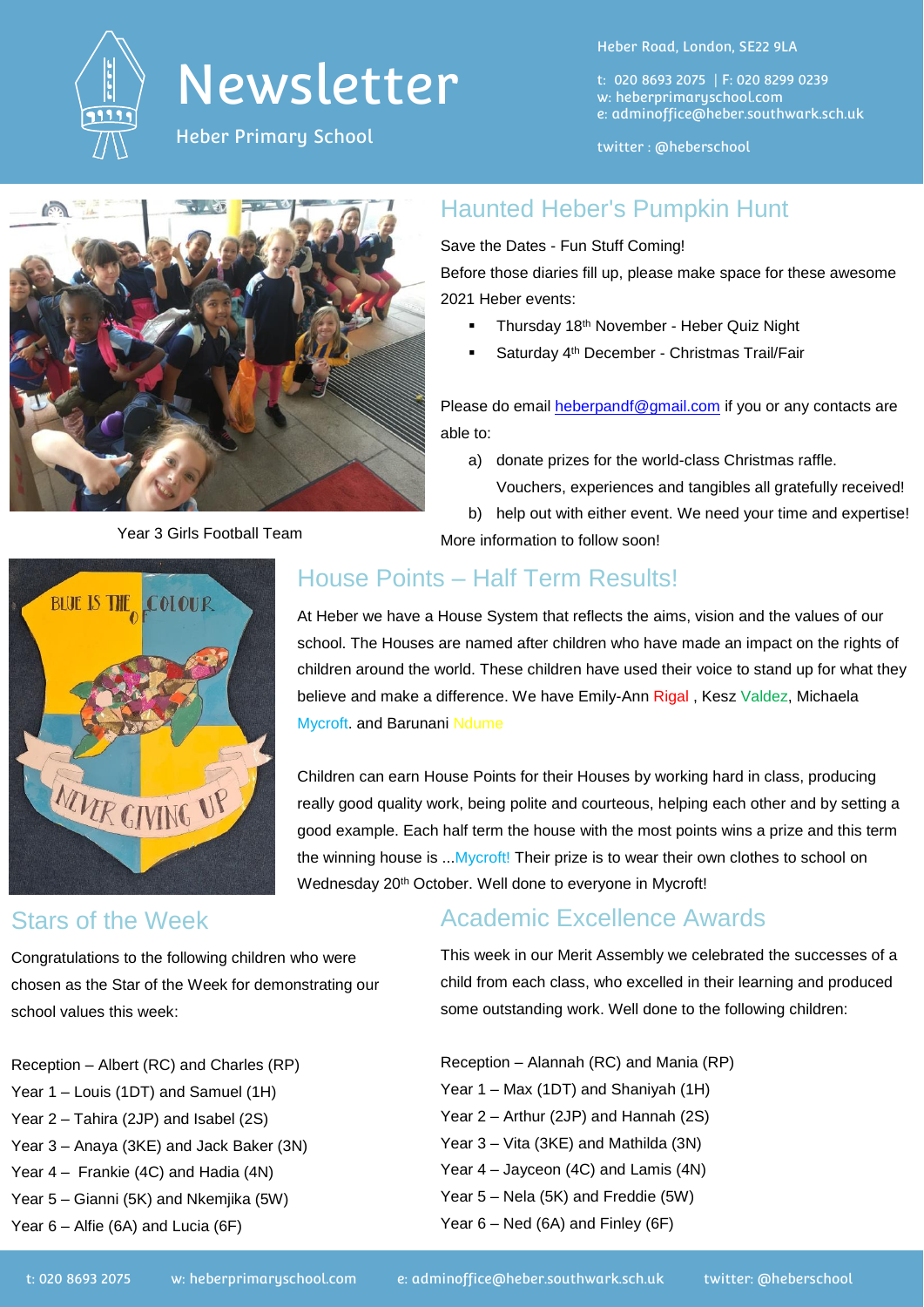



Heber Primary School

Heber Road, London, SE22 9LA

t: 020 8693 2075 | F: 020 8299 0239 w: heberprimaryschool.com e: [adminoffice@heber.southwark.sch.uk](mailto:adminoffice@heber.southwark.sch.uk)

twitter : @heberschool

#### World Mental Health Day

On Sunday 10<sup>th</sup> October it was World Mental Health Day and each class looked at the importance of looking after your mental health. This linked to all the brilliant work the staff and children do at recognising their emotions with RULER. Linking to our school values, the school focus was on resilience. We learnt that resilience is not just something we use in the classroom but in all areas of our lives.

Key Stage 1 - Challenged ourselves to learn a new skill! Year 1 followed instructions to draw a turtle and Year 2 made fortune tellers. It was very tricky at first but the children showed great resilience.



Year 5 and 6 used a boat template to help them identify the things in their lives that make them feel safe right now.



#### Black History Month

This Black History month the whole school have been learning about the history of Notting Hill Carnival and its two inspirational founders Rhaune Laslett and Claudia Jones. Every class has been deeply engaged with the topic, and especially the preparations for our own Heber Carnival next Wednesday. Keep your eyes peeled for a special edition of the Heber newsletter after half term which will focus on Black History Month.

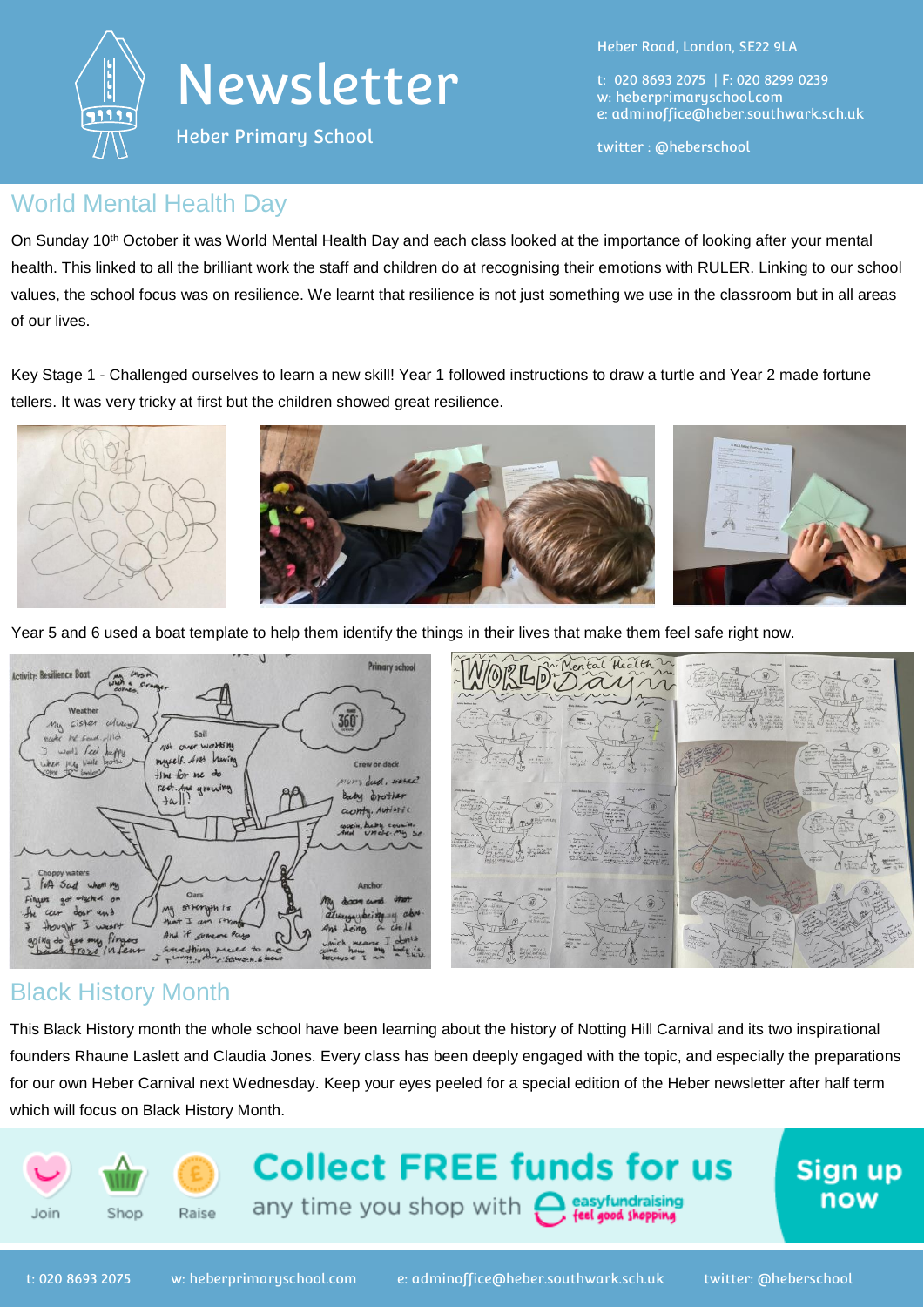

Heber Road, London, SE22 9LA

t: 020 8693 2075 | F: 020 8299 0239 w: heberprimaryschool.com e: [adminoffice@heber.southwark.sch.uk](mailto:adminoffice@heber.southwark.sch.uk)

twitter : @heberschool

## Great Independent Learning!

We love it when our children want to continue their learning outside of school. Year 2 is looking at the botanist Marie Clark Taylor; she was the first woman to earn a science doctorate at Fordham University. Edie, in 2JP, completed a brilliant project all about this amazing woman at home and brought it in to show us. It went straight up on the wall! Well Done Edie, we are very proud of you.



And Luka in 2JP, was inspired by Marie Taylor Clark to do his own science experiment! He has been investigating photomorphogenesis!



### Ms. Harrower's Music Highlights for the Week

- Year 1 came up with some splendid actions for their song, notably Eleanor, who would only show us her actions once everyone was sitting properly.
- Year 2, a special mention goes to Monty for being an excellent helper and working so well with Max on the chime bars.
- Year 3's round singing is coming along nicely, now singing in four parts.
- Year 4 have been learning about how steel pans are made, and experimenting with playing them; some children were absolute naturals!
- Year 5 working in groups to come up with different performances of Bob Marley's One Love. We had steel pans, singing, keyboards, and drums, and one particularly lovely combination of all, plus a ukulele.
- Year 6 mastered their cross rhythms on the djembes, complete with cowbell and maracas. I'm looking forward to both performances on Carnival day.